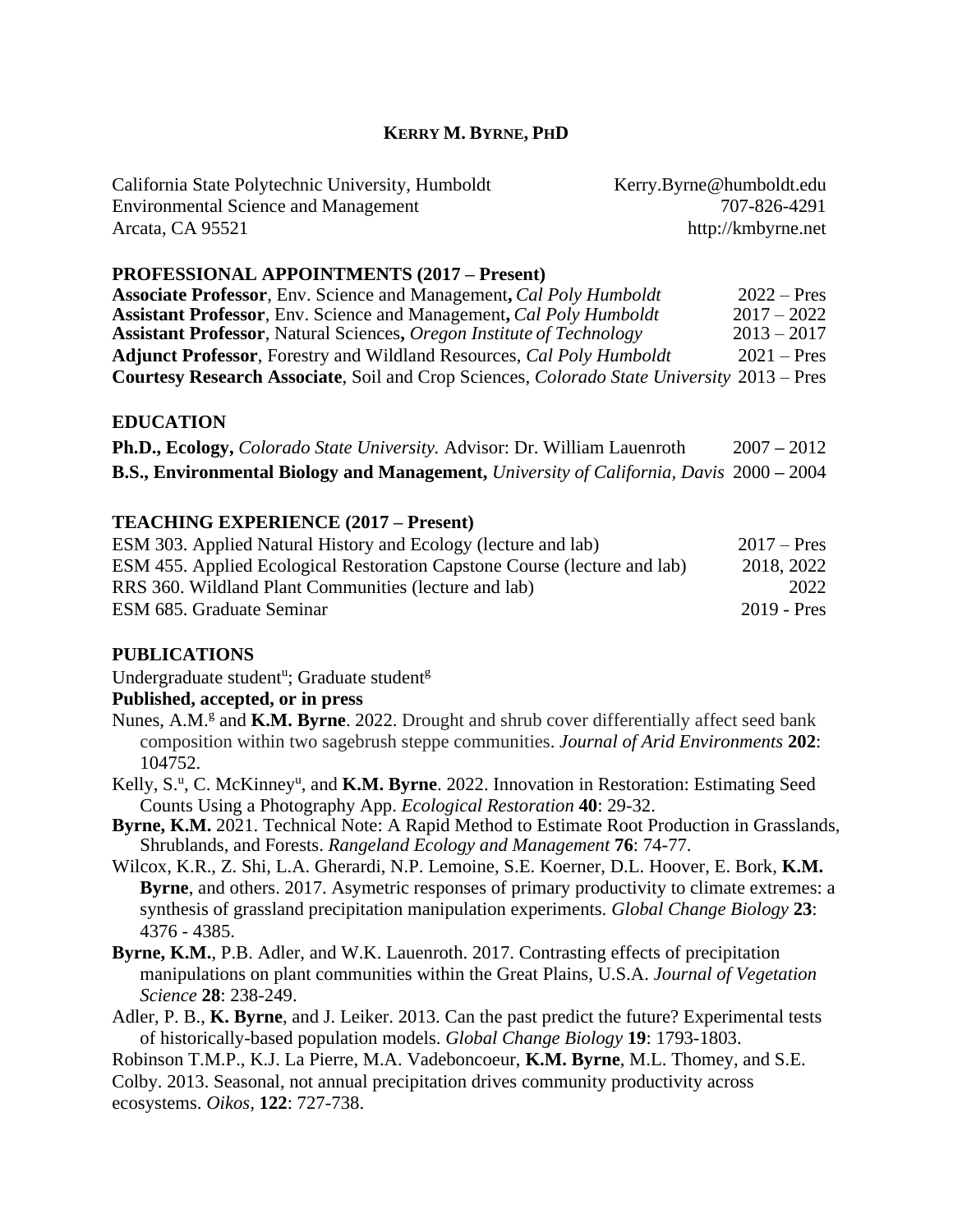# **PUBLICATIONS, Cont.**

- **Byrne, K.M.**, W.K. Lauenroth, and P.B. Adler. 2013. Contrasting effects of precipitation manipulations on production at two sites within the central grassland region, USA. *Ecosystems,* **16**, 1039-1051.
- Evans S.E., **K. M. Byrne**, W.K. Lauenroth, and I.C. Burke. 2011. Defining the limit to resistance in a drought-tolerant grassland: long-term severe drought significantly reduces the dominant species and increases ruderals. *Journal of Ecology,* **9:** 1500-1507.
- Byrne, K.M., W.K. Lauenroth, P.B. Adler, and C.M. Byrne<sup>u</sup>. 2011. Estimating Aboveground Net Primary Production in Grasslands: a Comparison of Non-Destructive Methods. *Rangeland Ecology and Management* **64**: 9-12.

Buhnerkempe, M., N. Burch, S. Hamilton, **K.M. Byrne**, E. Childers, K.A. Holfelder, L. McManus, M.I. Pyne, G. Schroeder, and P.F. Doherty, Jr. 2011. The utility of transient sensitivity for wildlife management and conservation: Bison as a case study. *Biological Conservation* **144**: 1808-1815

- Pyne, M.I., **K.M. Byrne**, P.F. Doherty, Jr., K.A. Holfelder, L. McManus, M. Buhnerkempe, N. Burch, E. Childers, S. Hamilton, G. Schroeder. 2010. Survival and Breeding Transitions for a Reintroduced Bison Population: a Multi-state Approach. *Journal of Wildlife Management* **74**: 1464-1471.
- **Byrne, K.M.**, W.K. Lauenroth, and L. McManus. 2010. Non-native Plant Species Impacts on Production and Diversity in the Front Range of Colorado. *Western North American Naturalist* **70**: 288-295.

### **COMPETITIVE GRANTS (2017 – Present)**

#### **Pending Awards**

| Quantifying the effects of herbicide and targeted grazing on medusahead thatch                                                                                  | $2022 - 2026$ |  |
|-----------------------------------------------------------------------------------------------------------------------------------------------------------------|---------------|--|
| and the soil seed bank over time. Bureau of Land Management, Lakeview                                                                                           |               |  |
| Klamath Falls Office.                                                                                                                                           |               |  |
| Paid student opportunities to support native seed collection and habitat                                                                                        | $2022 - 2026$ |  |
| restoration. Bureau of Land Management, Northern California District                                                                                            |               |  |
| Office.                                                                                                                                                         |               |  |
| <b>Active Awards</b>                                                                                                                                            |               |  |
| Continued monitoring of native and transplanted Applegate's milkvetch individuals<br>across four populations. U.S. Fish and Wildlife Service, Pacific Southwest | 2022          |  |
| Region. \$17,865 (PI)                                                                                                                                           |               |  |
| Quantification and mitigation of large pine mortality after prescribed burning in                                                                               | $2020 - 2022$ |  |
| a drought altered Sierra Nevada mixed-conifer forest, California USA. USDA                                                                                      |               |  |
| McIntire-Stennis. \$75,000 (PI, co-PI Harold Zald, USDA Forest Service)                                                                                         |               |  |
| Fungal community associated with Applegate's milkvetch: a microbial approach 2020 – 2022                                                                        |               |  |
| to plant restoration. U.S. Fish and Wildlife Service, Pacific Southwest Region.                                                                                 |               |  |
| \$16,685 (co-PI with PI Catalina Gempeler)                                                                                                                      |               |  |
| <b>Past Awards</b>                                                                                                                                              |               |  |
| Continued Milkvetch Monitoring. U.S. Fish and Wildlife Service, Pacific                                                                                         | $2020 - 2021$ |  |
| Southwest Region. \$15,900 (PI)                                                                                                                                 |               |  |
| Demographic monitoring of a rare southern Oregon endemic, Astragalus                                                                                            | $2018 - 2021$ |  |
| applegatei M. Peck. U.S. Fish and Wildlife Service, Pacific Southwest                                                                                           |               |  |
| Region. \$49,595 (PI)                                                                                                                                           |               |  |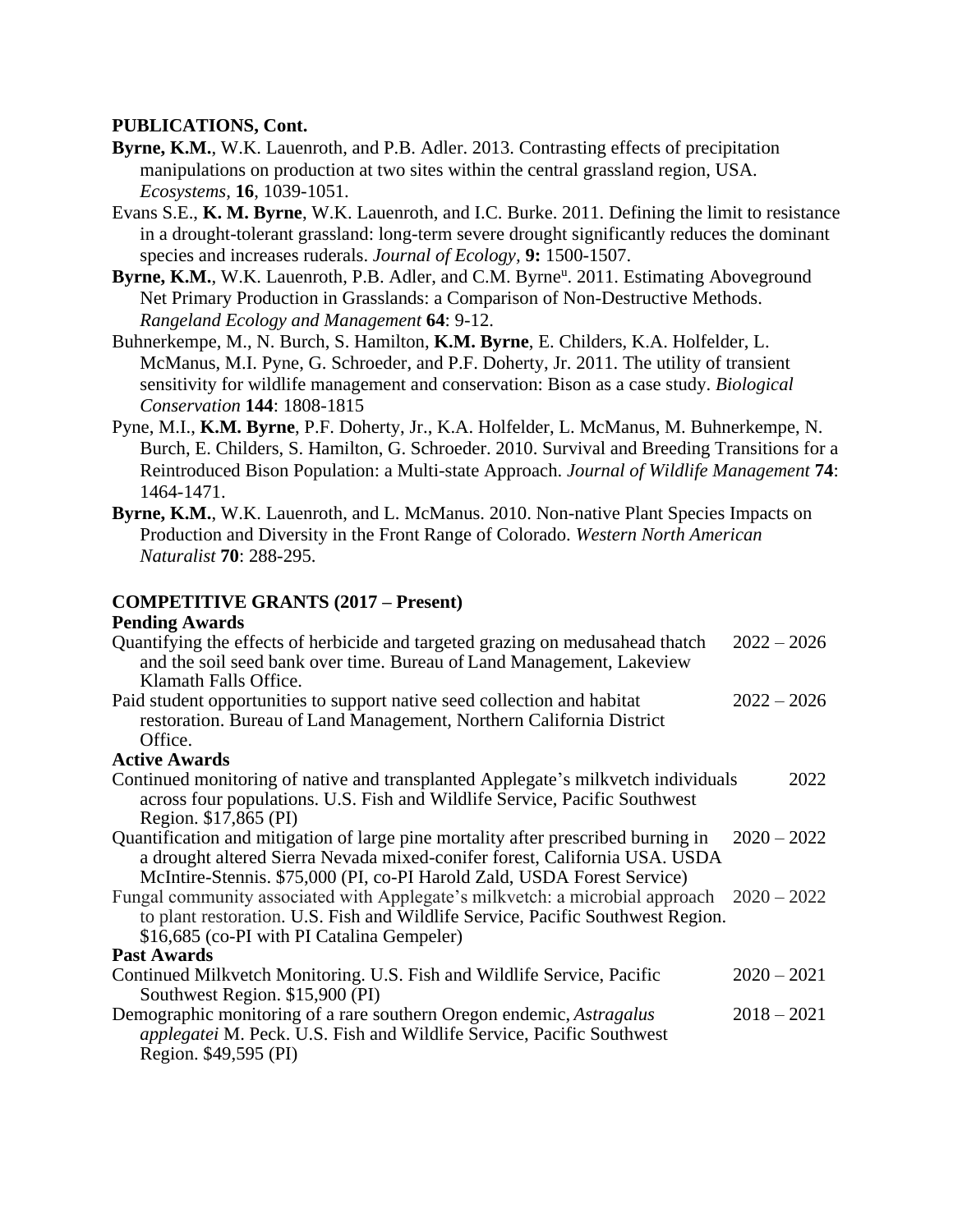# **COMPETER**

| <b>COMPETITIVE GRANTS, Cont.</b>                                                                                                                                                                                               |               |  |
|--------------------------------------------------------------------------------------------------------------------------------------------------------------------------------------------------------------------------------|---------------|--|
| Drought and sagebrush: management implications. Bureau of Land Management, 2016 – 2021<br>Lakeview Klamath Falls Office. \$75,000 (co-PI Kristen Kaczynski,<br>CSU Chico)                                                      |               |  |
| Demographic monitoring of Applegate's milkvetch at Ewauna Flat Preserve,                                                                                                                                                       | $2017 - 2020$ |  |
| Klamath Falls, OR. Oregon Department of Agriculture. \$18,003 (PI)<br>Multi-year inventory of L. floccosa ssp. bellingeriana and its habitat. Bureau of Land<br>Management, Lakeview Klamath Falls Office. \$10,238 (PI)       | 2017          |  |
| Demographic monitoring of a rare southern Oregon endemic, Astragalus.<br>applegatei M. Peck. U.S. Fish and Wildlife Service, Pacific Southwest<br>Region. \$58,749 (PI)                                                        | $2015 - 2017$ |  |
| <b>INTERNAL FUNDING (2017 – Present)</b><br><b>Active Awards</b>                                                                                                                                                               |               |  |
| Herbivory, folivory, and granivory in rare Fabaceae: Potential for limitation<br>of population growth. HSU Research, Scholarship, and Creative Activities<br>Program (RSCA) AY 21-22. \$5,000.                                 | $2021 - 2022$ |  |
| Lasting impacts: predicting the quality and quantity of livestock forage<br>production in northeastern California after severe drought ends. California<br>Agricultural Research Institute (ARI) Grants Program. \$46,118 (PI) | $2021 - 2023$ |  |
| <b>Past Awards</b>                                                                                                                                                                                                             |               |  |
| Assessing the impacts of drought on the quality and quantity of livestock forage<br>production in northeastern California. California Agricultural Research<br>Institute (ARI) Grants Program. \$43,462 (PI)                   | $2018 - 2021$ |  |
| Student Research Employment. HSU Graduation Initiative (GI) 2025 Program<br>AY 20-21. \$1,680                                                                                                                                  | $2020 - 2021$ |  |
| HSU Sponsored Programs Foundation Research Incentives Program. \$5,047 (2.5 WTU)<br>Student Employment for Seed bank Germination Study. HSU Graduation Initiative (GI)<br>2025 Program AY 19-20. \$1,950                       | 2020<br>2020  |  |
| Experimental Restoration Method for Novel Nitrogen-Enriched Plant<br>Communities at Lanphere Dunes, Arcata, CA. HSU Research, Scholarship,<br>and Creative Activities Program (RSCA) AY 18-19. \$4,848                         | $2018 - 2019$ |  |
| <b>FUNDING AWARDED TO STUDENT RESEARCHERS (2017 – Present)</b>                                                                                                                                                                 |               |  |
| Undergraduate student <sup>u</sup> ; Graduate student <sup>g</sup>                                                                                                                                                             |               |  |
| Non-destructive age estimation for Artemisia cana and Artemisia arbuscula.                                                                                                                                                     | 2022          |  |
| Society for Ecological Restoration, Great Basin Chpt. \$826.50 (Francisco Chavez <sup>g</sup> )                                                                                                                                |               |  |
| Non-destructive age estimation for Artemisia cana and Artemisia arbuscula.                                                                                                                                                     | 2022          |  |
| Native Plant Society of Oregon Field Research Grants Program. \$1,000 (Francisco                                                                                                                                               |               |  |

Chavez<sup>g</sup>) Western sagebrush steppe plant community recovery after severe drought. 2021 – 2022

California State University Agricultural Research Institute – Hispanic

Serving Institution Research Fellowship. \$6,400 (Francisco Chavez<sup>g</sup>)

| Phenology of <i>Eschscholzia californica</i> in a Common Garden Study. California | $2021 - 2022$ |
|-----------------------------------------------------------------------------------|---------------|
| State University Agricultural Research Institute - Hispanic Serving               |               |
| Institution Research Fellowship. \$6,400 (Sarah Aguiar <sup>u</sup> )             |               |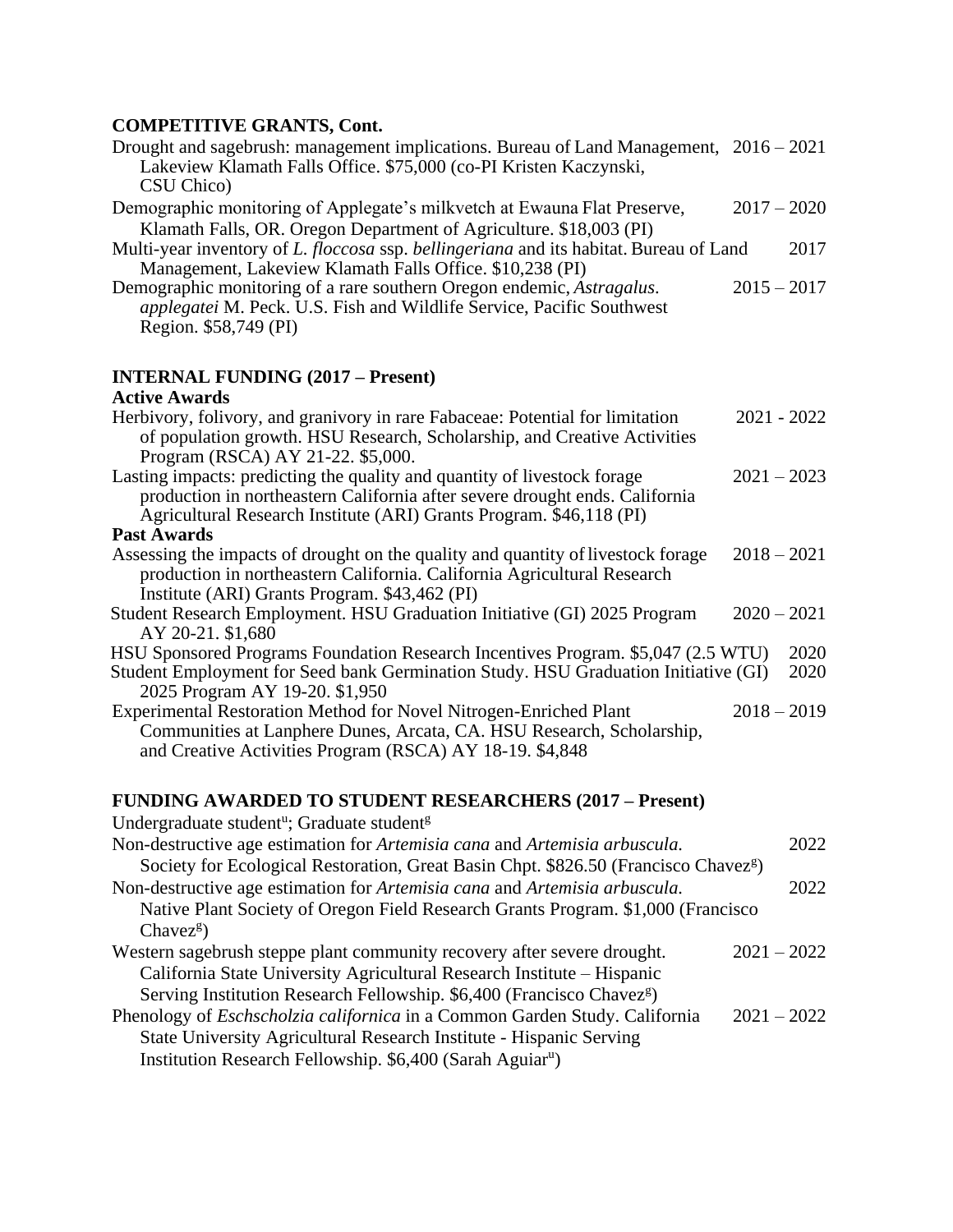# **FUNDING AWARDED TO STUDENT RESEARCHERS, Cont.**

| Effects of drought on biocrusts, soil, and plants in southeastern Oregon        | $2020 - 2021$ |
|---------------------------------------------------------------------------------|---------------|
| sagebrush-steppe. Native Plant Society of Oregon Field Research                 |               |
| Grants Program. \$750 (Allison Nunes <sup>g</sup> )                             |               |
| Seed bank germination study at Lanphere Dunes, Arcata, CA. Northern             | $2019 - 2020$ |
| California Botanists Research Scholarship. \$1,000 (Sean Stewart <sup>u</sup> ) |               |

# **TECHNICAL REPORTS (2017 – Present)**

Stewart, S.<sup>g</sup>, and **K.M. Byrne**. 2021. Continued Monitoring of Native and Transplanted Applegate's milkvetch individuals across four populations. Final grant report submitted to the US Fish and Wildlife Service in fulfillment of Agreement F20AC11404-00.

Stewart, S.<sup>g</sup>, and **K.M. Byrne**. 2021. Demographic Monitoring of a Rare Southern Oregon Endemic, *Astragalus applegatei* M. Peck. Final grant report submitted to the US Fish and Wildlife Service in fulfillment of Agreement F18AP00388.

Byrne, K.M. and S. Stewart<sup>g</sup>. 2020. Demographic Monitoring of Transplanted Individuals of Applegate's milkvetch at Ewauna Flat Preserve, Klamath Falls, Oregon. Final grant report submitted to Oregon Department of Agriculture in fulfillment of Agreement ODA-4022-IG.

## **INVITED TALKS AND SEMINARS (2017 – Present)**

| Astounding Astragalus in Humboldt County and beyond. California Native Plant<br>Society, North Coast Chapter.                                                                                                                                                   | 2019 |
|-----------------------------------------------------------------------------------------------------------------------------------------------------------------------------------------------------------------------------------------------------------------|------|
| Restoring a population of Applegate's milkvetch (Astragalus applegatei): lessons<br>learned for conservation. Northern California Botanists Symposium.                                                                                                          | 2019 |
| Conservation of Applegate's milkvetch: one of Oregon's most imperiled plants. Oregon<br>Native Plant Society, Siskiyou and Klamath Basin Chapters.                                                                                                              | 2017 |
| Restoration Ecology in the Anthropocene: plants, communities, and ecosystems.<br>Humboldt State University, Environmental Science and Management.                                                                                                               | 2017 |
| <b>SELECT PRESENTATIONS (2017 – Present)</b>                                                                                                                                                                                                                    |      |
| Undergraduate student <sup>u</sup> ; Graduate student <sup>g</sup>                                                                                                                                                                                              |      |
| Kelly, S. <sup>u</sup> , C. McKinney <sup>u</sup> , and <b>K.M. Byrne</b> . Innovation in Restoration: Estimating<br>Seed Counts Using a Photography App (oral presentation). National Conference<br>for Undergraduate Research.                                | 2021 |
| Nunes, A. <sup>g</sup> and <b>K.M. Byrne</b> . Drought alters soil seed bank composition within a<br>sagebrush community: decreasing native forb seeds and increasing invasive grass<br>seeds (oral presentation). Society for Range Management Annual Meeting. | 2021 |
| Stewart, S. <sup>u</sup> and <b>K.M. Byrne</b> . The Impact of invasion and removal of <i>Lupinus arboreus</i><br>on seedbanks in coastal sand dune environments (poster). Northern California<br>Botanists Symposium.                                          | 2020 |
| Connell, $N^{\mathrm{u}}$ , A. Young <sup>u</sup> , and <b>K.M. Byrne</b> . Measuring the Importance of Pollinators for<br>Astragalus applegatei: A Study Comparing Oven vs. Self-Pollinated Seeds" (poster).<br>Oregon Tech Project Symposium.                 | 2017 |
| Kaczynski, K.M. and K.M. Byrne. Predicting changes in California's diverse<br>environments: introducing the ORIDE climate change experiment (poster). Northern<br>California Botanists Symposium.                                                               | 2017 |

### **AWARDS AND FELLOWSHIPS (2017 – Present)**

President Alistair McCrone Promising Faculty Scholar Award, Humboldt State 2019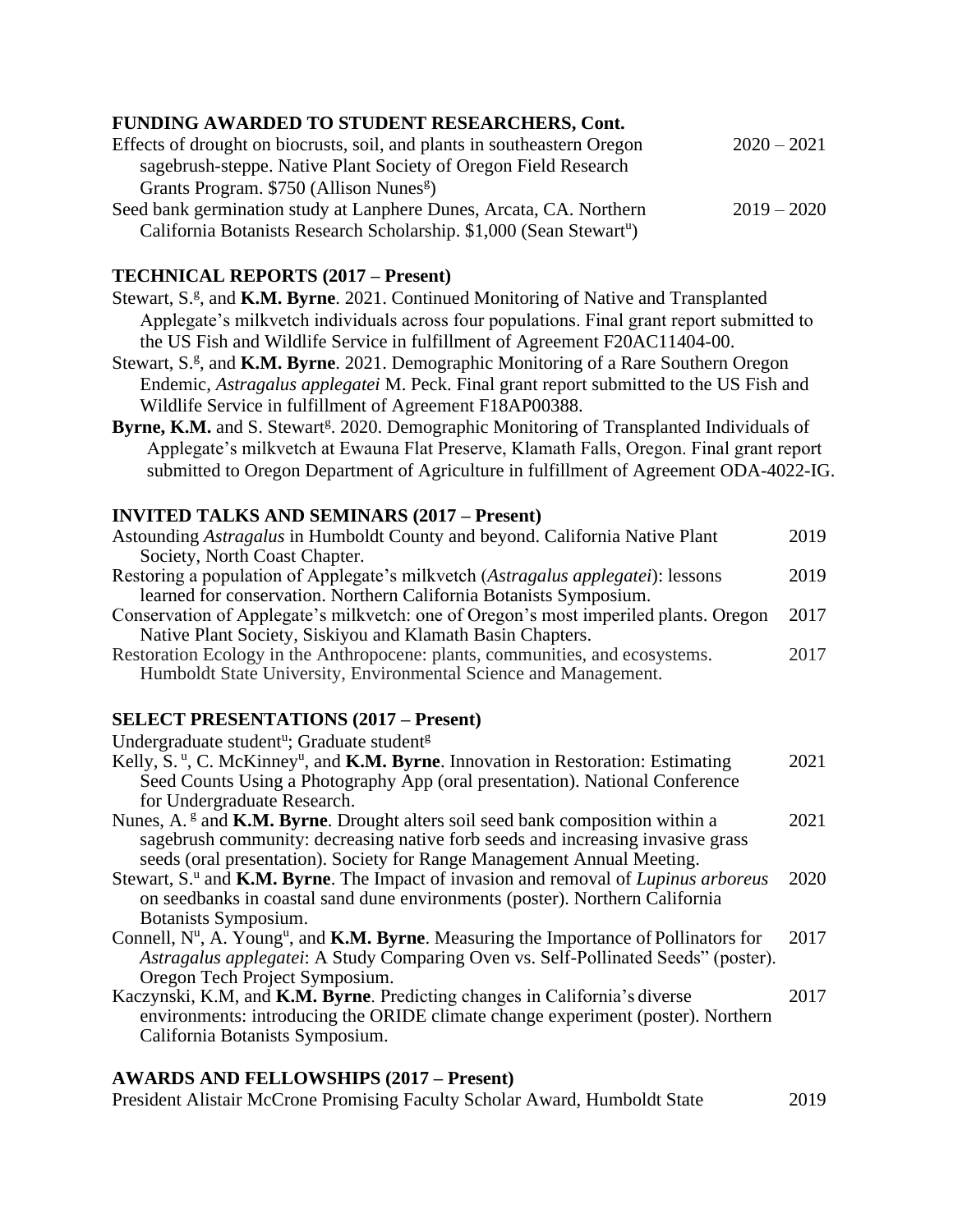#### **SERVICE**

| <b>Professional</b>                                                                        |               |
|--------------------------------------------------------------------------------------------|---------------|
| Board Member, Northern California Botanists                                                | $2020$ – Pres |
| Technical Working Group on Rangeland Carbon Monitoring,                                    | $2021 - 2022$ |
| <b>Point Blue Conservation Science</b>                                                     |               |
| Session Chair, Traditional Ecological Knowledge, Northern California                       | $2021 - 2022$ |
| <b>Botanists Symposium</b>                                                                 |               |
| Subject matter reviewer, National Council on Undergraduate Research                        | $2021 - 2022$ |
| Ad hoc reviewer: Ecology, Ecosphere, Ecosystems, Functional Ecology,                       | $2011$ – Pres |
| Global Change Biology, Journal of Arid Environments, Journal of Ecology,                   |               |
| Oecologia, Pedosphere, Perspectives in Plant Ecology, Evolution,                           |               |
| and Systematics, PLOS One, Rangeland Ecology and Management,                               |               |
| Restoration Ecology, Science of the Total Environment, Western North                       |               |
| American Naturalist                                                                        |               |
| <b>University</b>                                                                          |               |
| Faculty Search Committee, Rangeland Resource Science and Applied Fire<br>Science positions | $2021 - 2022$ |
| Member, CNRS STEM communities for transfer students working group                          | $2021 - 2022$ |
| Faculty Search Committee, Temporary Rangeland Resource Science position                    | 2021          |
| Co-Chair, Advisory Committee on Sustainability                                             | $2019 - 2021$ |
| Member, Advisory Committee on Sustainability                                               | $2017 - 2022$ |
| Faculty Advisor, Environmental Science Honor Society, Pi Epsilon                           | $2018 - Pres$ |
| Ad hoc reviewer, IdeaFest journal                                                          | $2019$ – Pres |
| Member, Agricultural Research Institute (ARI) Grant Review Committee                       | $2019$ – Pres |
| <b>DESEA DCH A DVISING AND MENTODING</b>                                                   |               |

### **RESEARCH ADVISING AND MENTORING Current Graduate Students (Masters):** Julia Bartley, Francisco Chavez, 2019 – Pres Sean Stewart **Current Graduate Committees (Masters):** Molly Cribari and Jonas Sotingco 2017 – Pres (Biology), Sean Flemming, and Arron Wilder (Natural Resources) **Completed Graduate Students (Masters):** Allison Nunes 2021 **Completed Graduate Committees (Masters):** Joseph Saler and Ethan 2017 – Pres Reibsome (Biology), Melissa Collin (Natural Resources), Laura Kentnesse (Oregon State University) **Undergraduate Mentoring:** 9 undergraduate students 2017 – Pres

# **PROFESSIONAL DEVELOPMENT (2017 – Present)**

## **Workshops and Courses** Humanizing Online STEM Academy (6 weeks), California Education Learning Lab 2021 Spring 2021 Professional Development Days: Prepare to Teach, HSU Center 2021 for Teaching and Learning Pivot to Online Learning and Teaching, HSU Center for Teaching and Learning 2020 Course Design Institute, HSU Center for Teaching and Learning 2019 – 2020 Drought-Net Research Network PI Meeting and Workshop, Colorado State University 2019